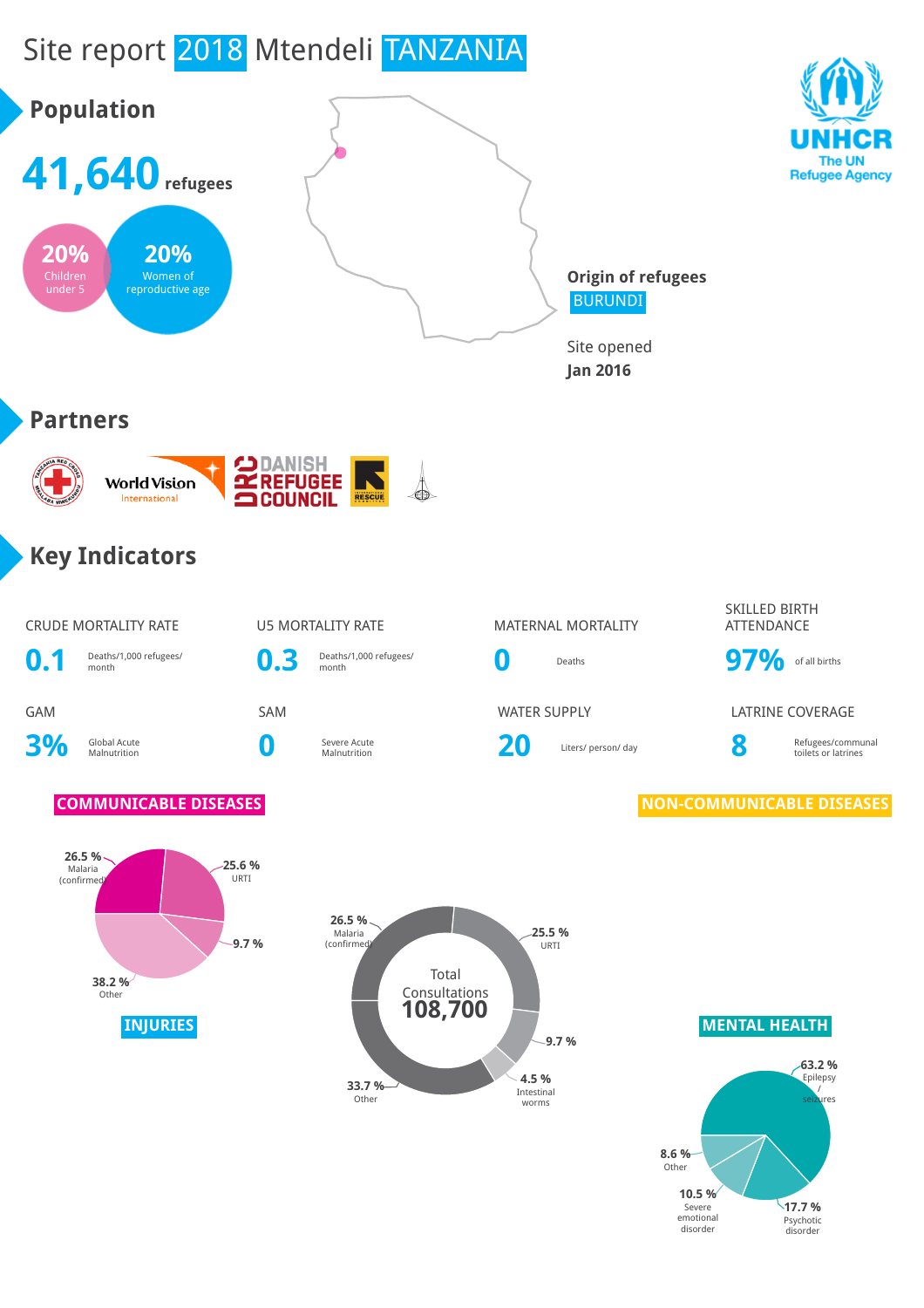## **Public Health**

| <b>HEALTH STAFFING</b>                                      | <b>INDICATOR</b> | <b>STANDARD</b> |           | <b>MORBIDITY</b>                                 | <b>INDICATOR</b> | <b>STANDARD</b> |   |   |
|-------------------------------------------------------------|------------------|-----------------|-----------|--------------------------------------------------|------------------|-----------------|---|---|
| Number of medical doctors                                   | 4                | 1: 50,000       | ◉         | Incidence of malaria among children under<br>5   | 72               |                 |   |   |
| Number of qualified nurses                                  | 27               | $1:$ < 10,000   | ◎         | Incidence of watery diarrhoea among              | 4                |                 |   |   |
| Number of community health workers                          | 1                | 1: 1,000        | ೞ         | children under 5                                 |                  |                 |   |   |
| <b>ACCESS AND UTILIZATION</b>                               | <b>INDICATOR</b> | <b>STANDARD</b> |           | Incidence of pneumonia among children<br>under 5 | 14               |                 |   |   |
| Consultations per trained clinician per day                 | 30               | < 50            | Ø         | Incidence of pneumonia among over 5              | 9                |                 |   |   |
| Health utilisation rate (new visits / refugee /             | 1.4              | $1 - 4$         |           | Tuberculosis success rate                        | 75%              | < 90%           | ▲ |   |
| year)<br>Proportion of host population consultations        | 0%               |                 |           | Were any MDR/X-TB cases diagnosed among<br>PoCs? | <b>No</b>        | <b>No</b>       | ఴ |   |
| <b>MORTALITY</b>                                            | <b>INDICATOR</b> | <b>STANDARD</b> |           | VACCINATION                                      | <b>INDICATOR</b> | <b>STANDARD</b> |   |   |
| <b>Crude Mortality Rate</b><br>(CMR) (/1000/month)          | 0.1              | < 0.75          | $\bullet$ | Full vaccination coverage                        | 80%              | < 95%           |   | Ø |
| <b>Under-five Mortality Rate</b><br>(U5MR) (/1000/month)    | 0.3              | $< 1.5$         | Ø         | Measles vaccination coverage                     | 99%              | < 95%           |   | Ø |
| <b>Infant Mortality Rate</b><br>(IMR) (/1000 livebirths)    | 8.9              | < 30            | $\bullet$ | Source of vaccination data                       | <b>HIS</b>       |                 |   |   |
| <b>Neonatal Mortality Rate</b><br>(NNMR) (/1000 livebirths) | 3                | < 20            | $\bullet$ | <b>IN-PATIENT DEPARTMENT (IPD)</b>               | <b>INDICATOR</b> | <b>STANDARD</b> |   |   |
| <b>OUTBREAK ALERT AND RESPONSE</b>                          | <b>INDICATOR</b> | <b>STANDARD</b> |           | Average length of stay (days)                    | 1.8              |                 |   |   |
| Proportion of outbreaks investigated within 48<br>hours     |                  | 100%            |           | Case fatality rate                               | 0.0              |                 |   |   |
| Number of outbreaks reported                                | $\mathbf{0}$     |                 |           | Hospitalisation rate                             | 101.3            | $50 - 150$      |   |   |

# **Reproductive Health**

| <b>ANTENATAL CARE</b>                                                                     | <b>INDICATOR</b> | <b>STANDARD</b> |   | <b>FAMILY PLANNING</b>                                                      | <b>INDICATOR</b> | <b>STANDARD</b> |                       |
|-------------------------------------------------------------------------------------------|------------------|-----------------|---|-----------------------------------------------------------------------------|------------------|-----------------|-----------------------|
| Antenatal care coverage                                                                   | 86%              | > 90%           | A | Contraceptive prevalence rate                                               | 30%              | $\geq 30\%$     |                       |
| Coverage of antenatal tetanus vaccination                                                 | 93%              | >95%            | А | Source of contraceptive prevalence data                                     | <b>HIS</b>       |                 |                       |
| <b>DELIVERY CARE</b>                                                                      | <b>INDICATOR</b> | <b>STANDARD</b> |   | SEXUAL AND GENDER-BASED VIOLENCE (SGBV)                                     | <b>INDICATOR</b> | STANDARD        |                       |
| Proportion of births attended by skilled<br>personnel                                     | 97%              | $\geq 90\%$     | Ø | Total number of reported rapes                                              | 41               |                 |                       |
| Proportion of births conducted by caesarean<br>section                                    | 12%              | $5 - 15%$       |   | Proportion of eligible rape survivors provided<br>with PEP within 72 hours  | 90%              | 100%            | Δ                     |
| Proportion of newborn infants with low birth<br>weight (<2500 gs) (weighed within 72 hrs) | 9%               | < 15%           |   | Proportion of eligible rape survivors provided<br>with ECP within 120 hours | 62%              | 100%            | $\boldsymbol{\Omega}$ |
| Proportion of teenage pregnancies                                                         | 2%               |                 |   | SEXUALLY TRANSMITTED INFECTIONS (STIS)                                      | <b>INDICATOR</b> | <b>STANDARD</b> |                       |
| Still birth rate (/ 1000 total births / month)                                            |                  |                 |   | Number of genital ulcer diseases                                            | 99               |                 |                       |
| Number of maternal deaths                                                                 | 0                |                 |   | Number of Pelvic Inflammatory diseases                                      | 5                |                 |                       |
| Proportion of maternal deaths investigated<br>within 48 hours                             |                  | 100%            |   |                                                                             |                  |                 |                       |